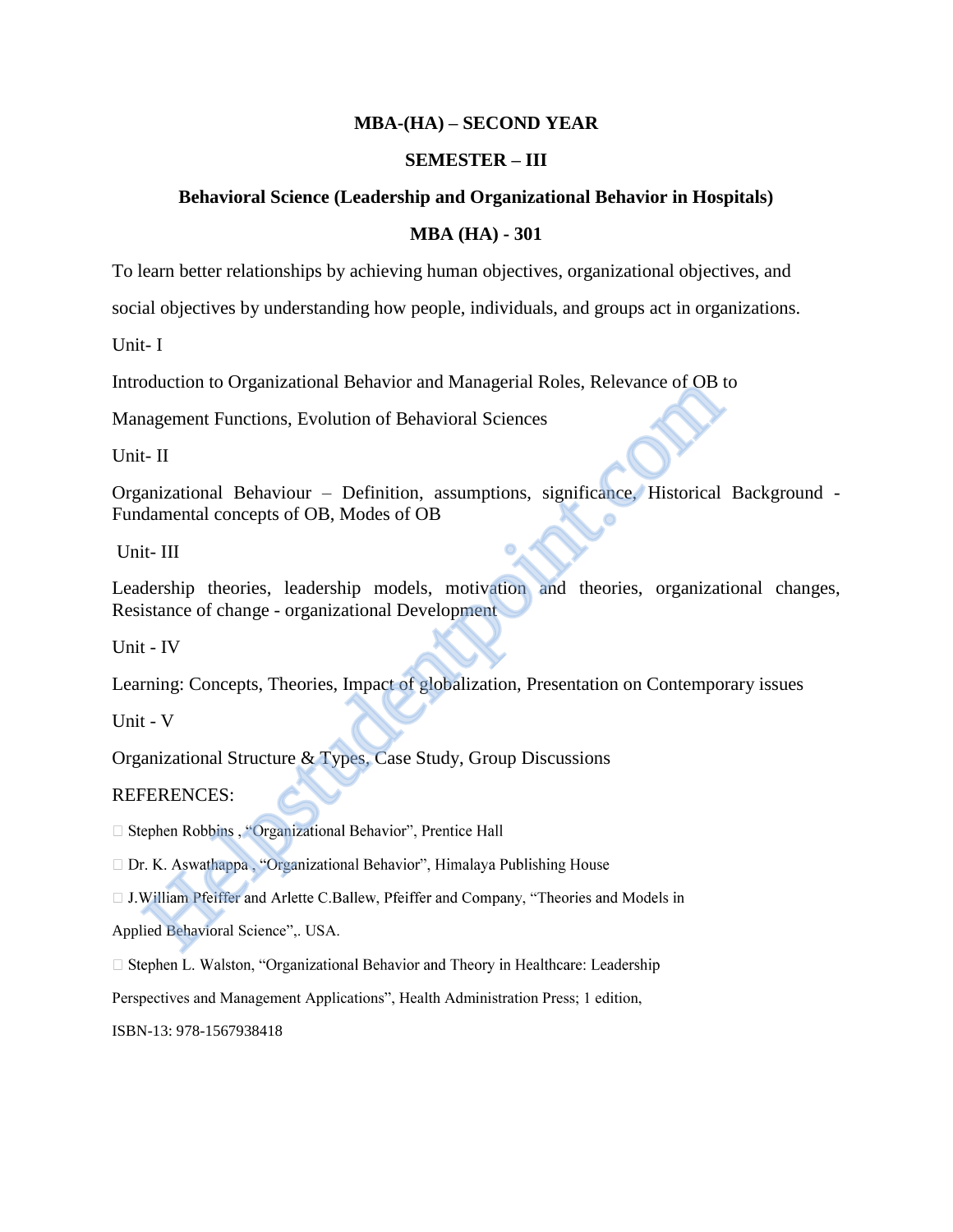# **Quality Management and Patients' safety in Hospital**

# **MBA (HA) – 302**

To elaborately discuss on major quality management tools, control measures, systems, approaches and procedures governing hospital accreditation.

Unit - I

Customer Focus and Satisfaction: Meeting Customer needs and Expectations, Translating customer needs into requirements (Kano Model) using customer complaints. Concept of quality, Definition, Dimensions of quality, Developing quality Culture tomer Focus and Satisfaction: Meeting Customer needs and Expectations,<br>
omer needs into requirements (Kano Model) using customer complaints. Conce<br>
11.1 H<br>
11.1 H<br>
11.1 H<br>
11.1 M<br>
11.1 Definition, principles of TQM, Implem

Unit - II

TQM Definition, principles of TQM, Implementing TQM in hospital industry, Evolution of TQM, Components of TQM

Unit - III

Kizen & Six Sigma: Features, Benefits, Goals and Approaches

Unit - IV

Concept of patient care, Patient counseling, Patient safety and patient risk management, Presentation on Contemporary issues

Unit - V

Fire hazards, strategic security system, Security organization and physical security measures, Security budgeting, security committee, periodic security audit

# REFERENCES:

- □ William J. Kolarik, "Creating Quality", McGraw-Hill International Editions
- $\Box$  S.K. Joshi, "Quality Management in Hospitals" Jaypee Brothers.
- $\Box$  Shailendra K. Singh, "Safety and Risk Management", Mittal Publishers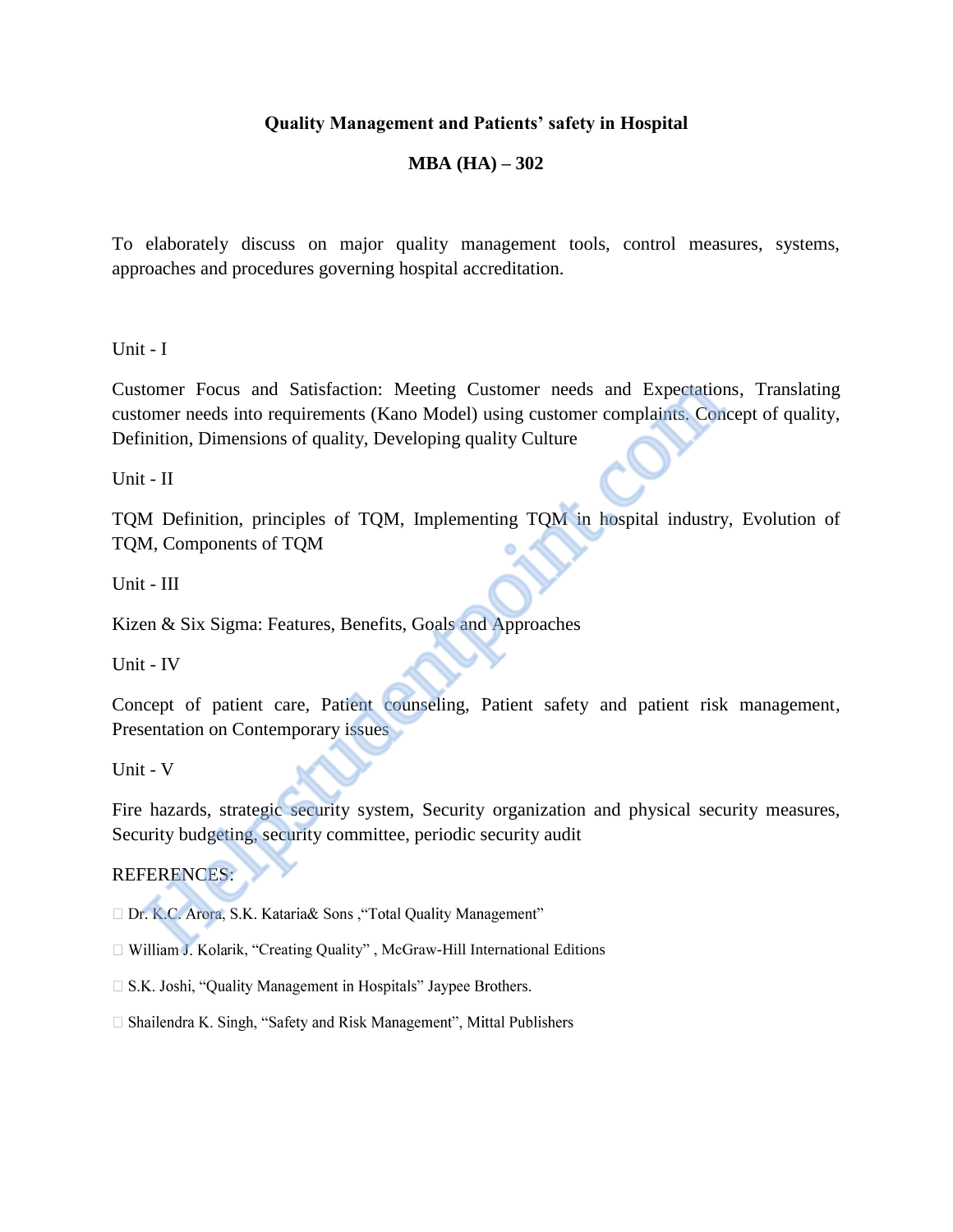# **Branding and Advertising of Hospitals and Clinics**

# **MBA (HA) – 303**

To facilitate an understanding of the importance of branding and how the value of brands may be developed, protected or lost. Participants are expected to develop an ability to measure brand equity.

Unit - I

Branding concepts: introduction to brand, importance and characteristics of the Brand, Brand symbols; brand character, brand logo, brand extension, shared and co-operative Branding, Brand image, brand loyalty

Unit - II

Strategic brand management process, importance of Brand planning, issues influencing brand potential, developing brand identity across the globe

Unit - III

Advertising: Definition & Characteristics; Types; Mass Media Promotions- Newspapers: Advantages & Disadvantages; Magazines: Advantages and disadvantages; Radio: Advantages and Disadvantages; T.V – Advantages and Disadvantages; Outdoor Advertising ge, orana loyalty<br>
1. II<br>
tegic brand management process, importance of Brand planning, issues in<br>
thilal, developing brand identity across the globe<br>
1. III<br>
1. III<br>
arantages & Disadvantages; Magazines: Advantages and di

Unit - IV

Advertising in Hospital industry, Advertising Plan, Advertising Production Process, Creative strategy, Types of Advertising appeals, The Creation Stage

Unit - V

Developing Effective advertisement plan, advertising versus promotion, Direct Marketing and Interactive Marketing Case Study, Group Discussion

# REFERENCES:

Pearson Education, New Delhi

□ Advertising Theory and Practice : Chunawlla, Kumar, Sethia, Subramanian, Suchak, Himalaya

Publishing House

□ Keller, K.L., "Strategic Brand Management", Pearson Education, New Delhi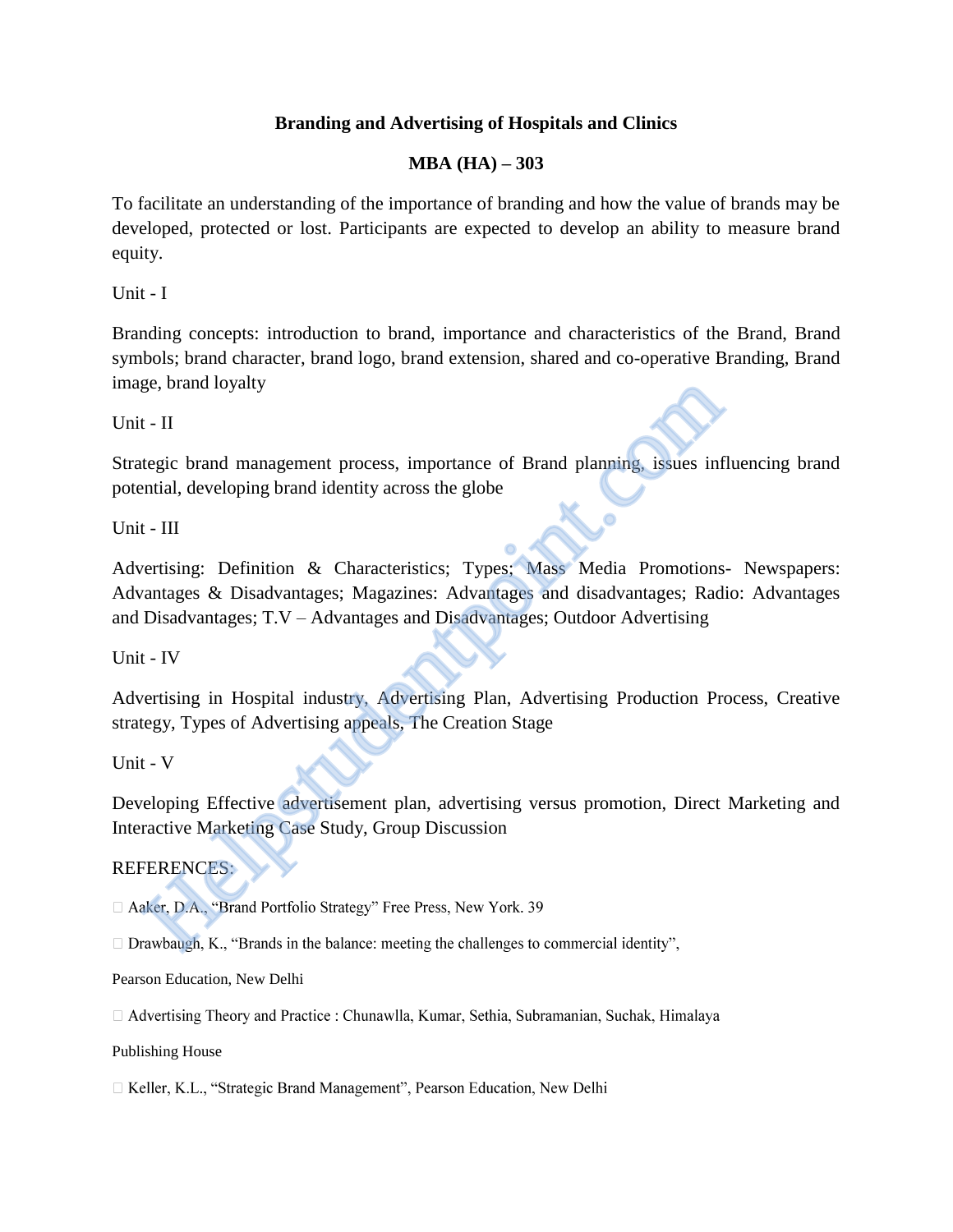# **MBA (HA) – 304**

# **Hospital Information System and Analysis**

The course will help to identify and appreciate the areas of Computer and IT Applications in Hospitals.

Unit - I

The need for Information Systems: introduction, meaning, concepts, application. Managerial Decision Making Process Techniques, Major Trends in Technology in Decision Making, Computerized data processing

Unit - II

Database management system (DBMS): concept, Types of database, Database structure, Data mining, benefits and limitations of database management

Unit - III

Introduction to the software's related to the Hospital Management: Hospital Management System, Payroll system, Accounting System, Inventory Control System & other computer applications need for Information Systems: introduction, meaning, concepts, applicaties<br>
ision Making Process Techniques, Major Trends in Technology in Deceptive<br>
1. IT<br>
abase management system (DBMS): concept, Types of database, Datab

Unit - IV

Knowledge management, Applications in healthcare management, ERP integrated software

Unit - V

DSS (Decision Support System) software, applications for hospital activities, Dedicated SW Packages

# REFERENCES:

- □ Millan Milenkoric, "Operating System"
- $\Box$  Rajaraman, "Fundamentals of Computers".
- $\Box$  Peter Norton, "Know your PC".
- □ Andrew S. Tenenbaum, "Computer Networks"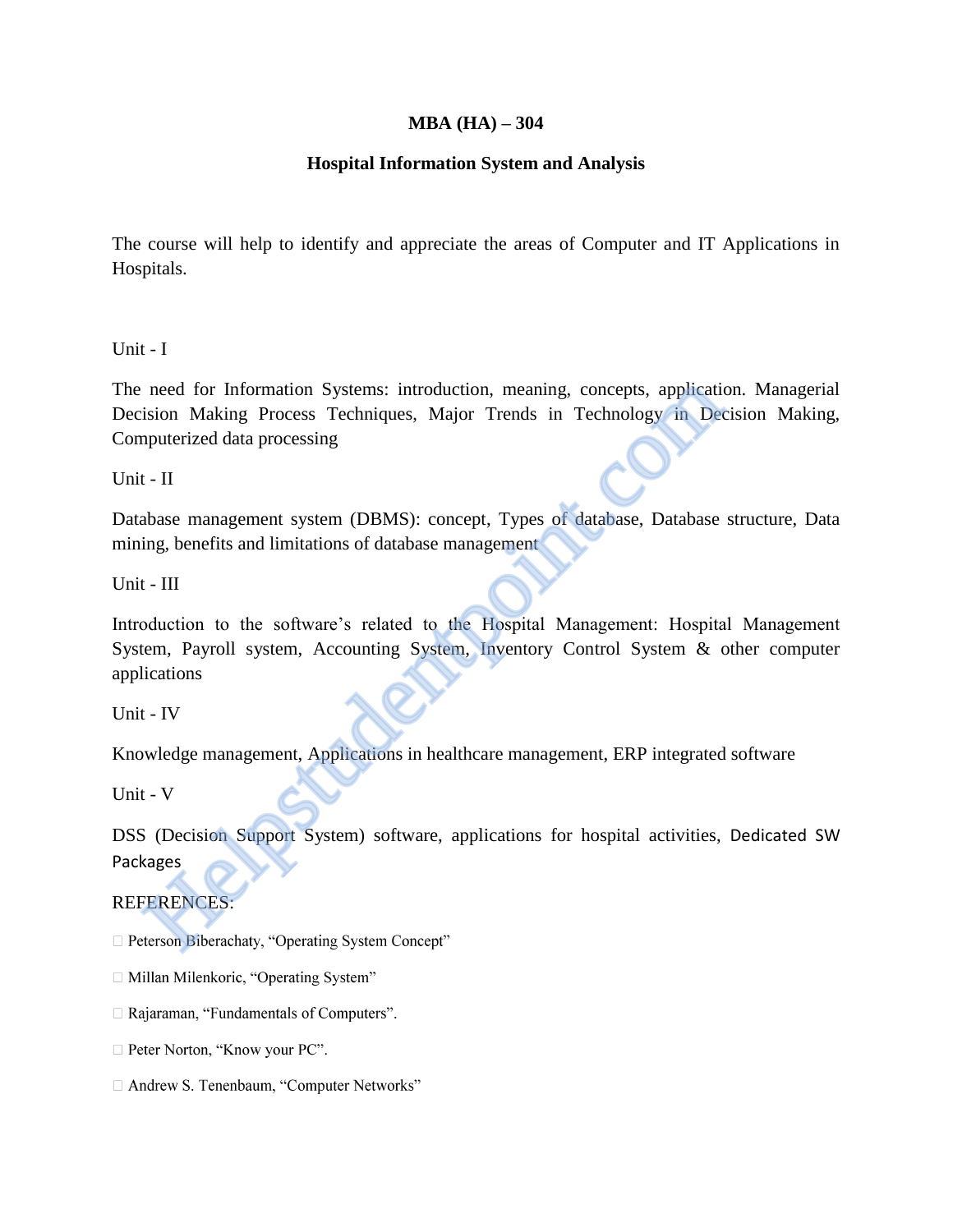### **MBA (HA) -305**

### **DISSERTATION**

Course Objective:

The Project work is scheduled at the end of semester in order to judge the understanding as well as application of the knowledge gained by the student during the course. This is also to see the articulation of what is being learnt by them. The idea is to see that students are able to digest what is being taught in two full year and see their relevance not only in the practical field but also their inter relationship. The dissertation will be of 100 marks will be of 100 marks which would be divided into two parts (50 marks) for repot writing and (50 marks) for viva voce. The Project Work may be based on Primary or Secondary data. their mer relationship. The assertation will be or 100 marks will be or 10<br>ld be divided into two parts (50 marks) for repot writing and (50 marks) for<br>elect Work may be based on Primary or Secondary data.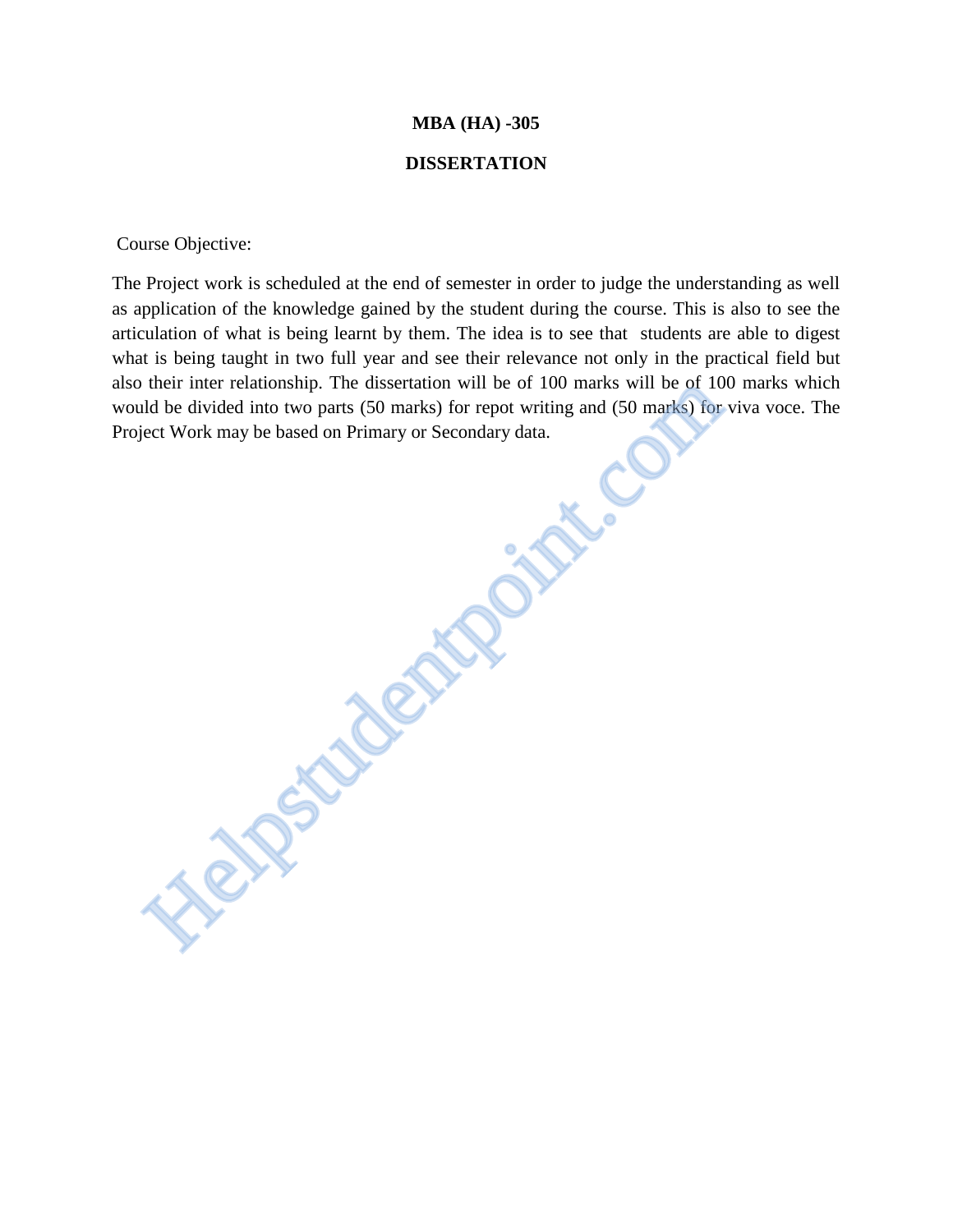# **Semester – IV**

# **Logistic Management and Inventory Control in Hospitals**

# **MBA (HA)-401**

To gain the overall understanding of the procedures & management of Purchasing & Inventory Control in Hospital

Unit - I

Definition and Principles of Logistic Management, Functions of Logistics Management, Logistical Mission and Objectives, Supply chain management

Unit - II

Inventory Management- Introduction, Concept, types, Functions; Elements of Inventory Costs;

Inventory Management under certainty, Managing Finished Products Inventory under Uncertainty, Types of Inventory cost, Types Of Inventory Control, Pareto's law -ABC /VED / SDE Analysis, Lead Time, Buffer stock, Reorder level, Economic Order Quantity (EOQ)

Unit - III

Strategic Inventory Management Tools and Techniques; Distribution Requirement Planning, Cost control; Dispatching and expediting; Recording progress and feedback information in order to improve future planning t - II<br>
Intory Management - Introduction, Concept, types, Functions; Elements of Inventory Management under certainty, Managing Finished Products In<br>
esticution, Types of Inventory cost, Types Of Inventory Contol, Pareto's

Unit - IV

Stores Management, location and layout, Standardization, Material accounting and physical distribution, Store documentation, condemnation and disposal of scrap, surplus and obsolete materials

Unit - V

Recent trends in Materials Management: Types of Materials used and stored in a Hospital, Value Management, value analysis and HIS in Store Management

References:

□ Mr. B S Sahay, Supply Chain Management, Macmillan India Ltd

□ Bowersox Donald J, Logistics Management - The Integrated Supply Chain Process, Tata

McGraw Hill,3rd edition

□ Khanna, K.K. Physical Distribution Management, Himalaya Publishing House, New Delhi

 $\Box$  Seetharama, Peter J., Dennis W, Production planning & inventory control by. –Pub. PHI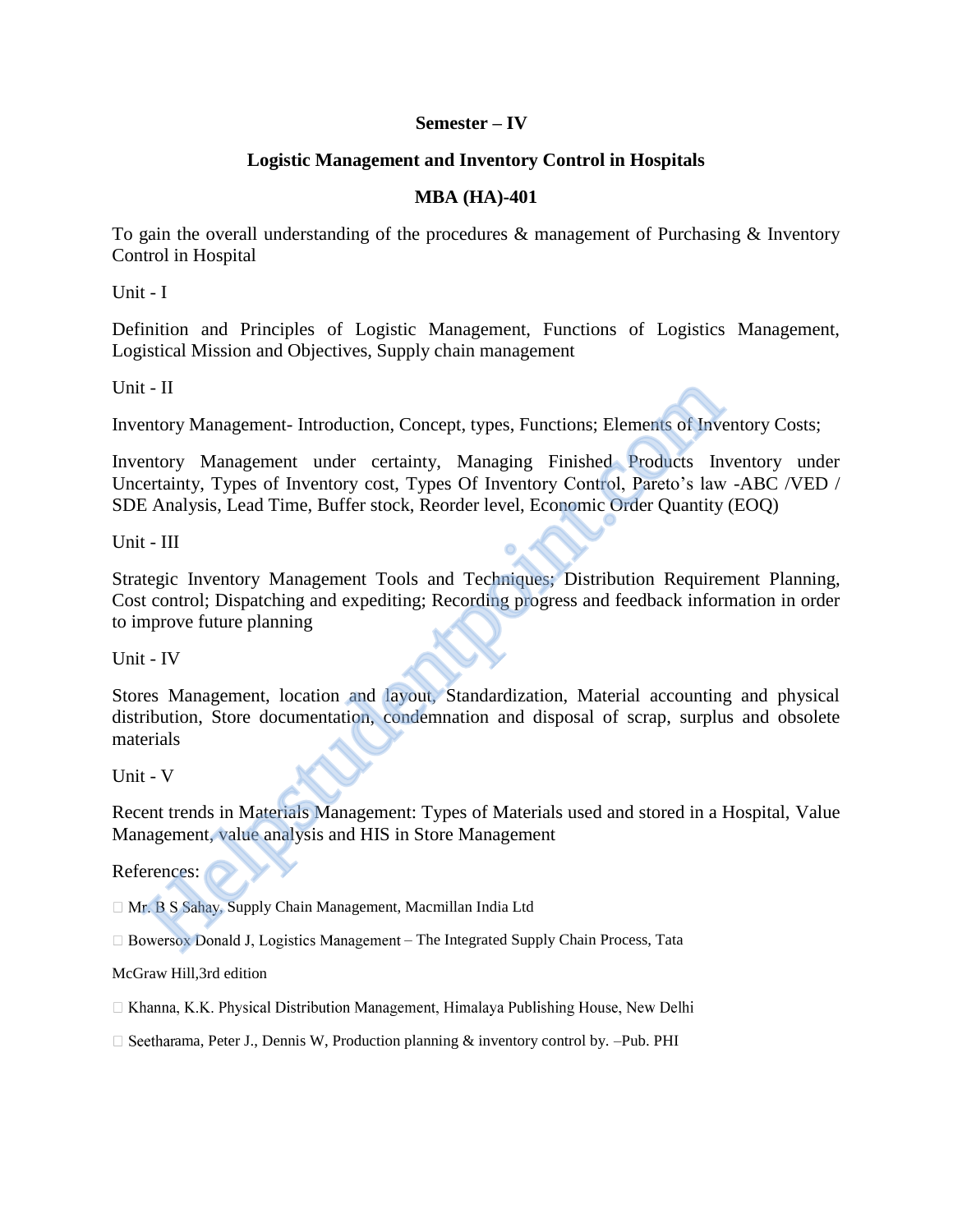# **MHA-402**

# **Enterpreurship in Hospital Industry**

To understand the roles of skill, experience, motivation and culture of Entrepreneurship and how

the Business plan is framed and the challenges involved in it.

Unit - I

Introduction to Entrepreneurship Entrepreneurship-Definition, Characteristics and qualities of an Entrepreneur, Types of entrepreneurs

Unit - II

Entrepreneurship Related to the Hospital Industry, Different Organizations in Entrepreneurship, Entrepreneurial development training

Unit - III

Introduction to Project Idea processing and selection, Identification and classification, Project life cycle

Unit - IV

Introduction to Project Report, Project Report-Meaning and Definition, Types of Project Report, Components of Projects Report, Steps in Developing a Project Report, Essentials of a Good Project Report repreneur, Types of entrepreneurs<br>
1 - II<br>
repreneurship Related to the Hospital Industry, Different Organizations in En<br>
repreneurial development training<br>
1 - III<br>
duction to Project Idea processing and selection, Identi

Unit - V

Structure or layout in view of the Hospital Industry, Steps for starting small hospital, Problems in starting a Hospital, Ways to rectify them

References:

 $\Box$  Publishing Company, New Delhi, Edition 3, 2005.

- $\Box$  David H.Holt: Entrepreneurship: Hall India Publishers, New Delhi: Edition 2.
- $\Box$  Rajshankar, Entrepreneurship Theory and practice, Vijay Nicole Imprints Private limited,

2015.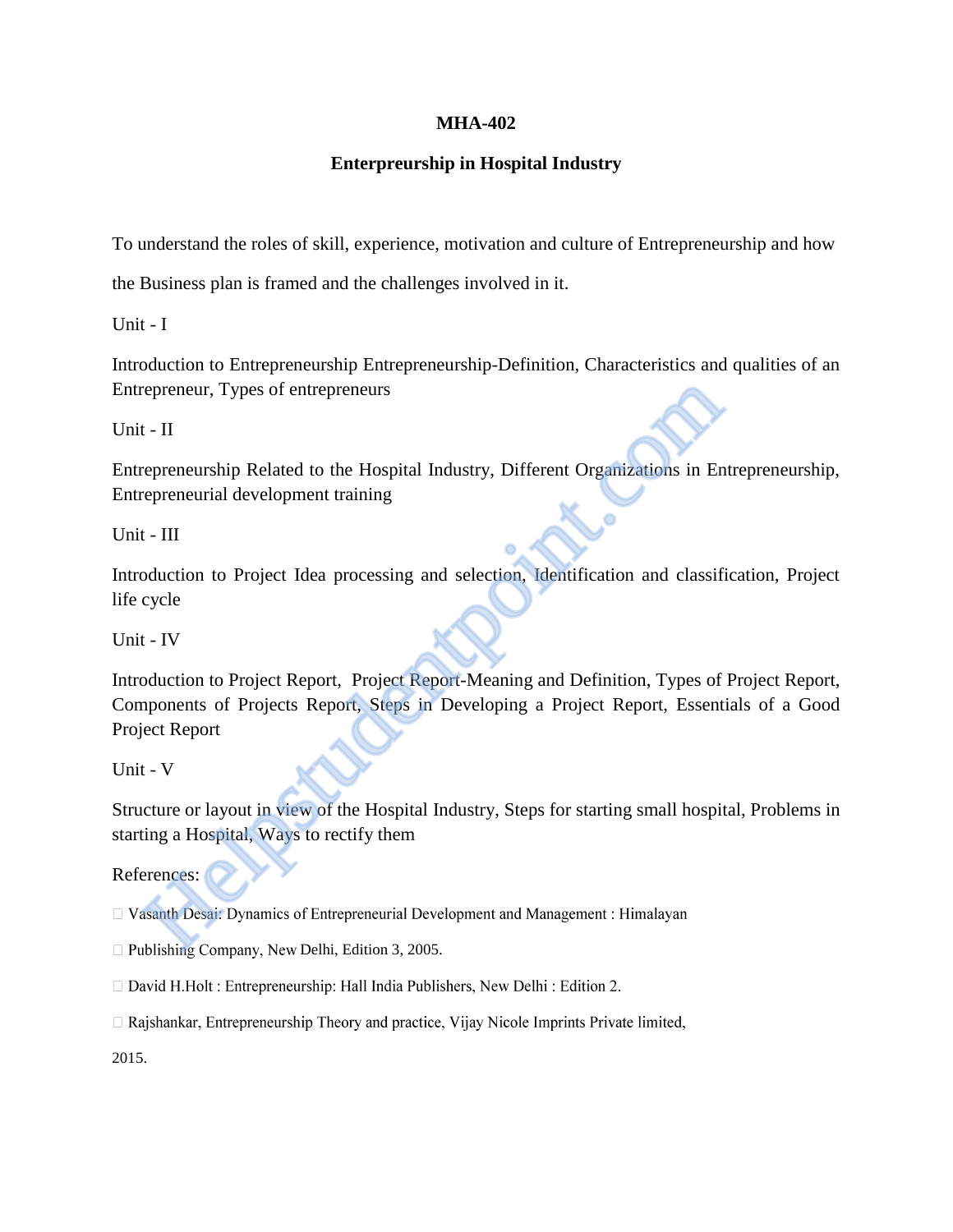# **Legal framework and Ethics for Hospitals**

# **MBA (HA) - 403**

The course will assist the students in understanding basic laws affecting operations of a Hospital

and Healthcare Management.

Unit - I

Introduction to Legal framework, Patient's rights & provider's responsibility, Medical Malpractice, Management of Medical Malpractice, Right and responsibilities of a medical person, Medico Legal Aspects, List of Offences & Professional Misconduct of Doctors as per Medical Council of India.

Unit - II

Business Ethics: Nature, scope and purpose of ethics; Relevance of values; Importance of Ethics & moral standards; Ethics & Moral Decision Making.

Unit - III

Corporate Social Responsibility: Nature, scope & Importance; Corporate Governance: Concept, Work Ethics and etiquettes

Unit - IV

Consumer Protection Act- 1986, Medical Negligence Act, Medical Ethics/Doctor Patient Relationship, Legal Requirements of Licenses/Certificates for a Hospital

Unit - V

Employees Provident Fund Act 1952, Payment of Gratuity Act 1972, Minimum Wages Act 1948, Maternity Benefit Act 1961 1 - II<br>
iness Ethics: Nature, scope and purpose of ethics; Relevance of values; Important<br>
1 - III<br>
increase Social Responsibility: Nature, scope & Importance; Corporate Govern<br>
increase Social Responsibility: Nature, scop

References:

 $\Box$  Medical Negligence & Compensation – By Jagdish Singh – Bharat Law, Jaipur.

 $\Box$  Medico-legal Aid to Hospitals & Doctors, with Consumer Protection Law – By M.S. Pandit

& Shobha Pandit – Pandit Publications.

□ N.D. Kapoor, Elements of Mercantile Law (Sultan Chand and Sons, New Delhi) ISBN

8170142067

□ Ram Krishna Chaube, Consumer Protection and The Medical Profession with Legal

Remedies (Jaypee Brothers, New Delhi) ISBN 8171797318

 $\Box$  Boatright, John R, Ethics and the Conduct of Business, Pearson Education, New Delhi 2005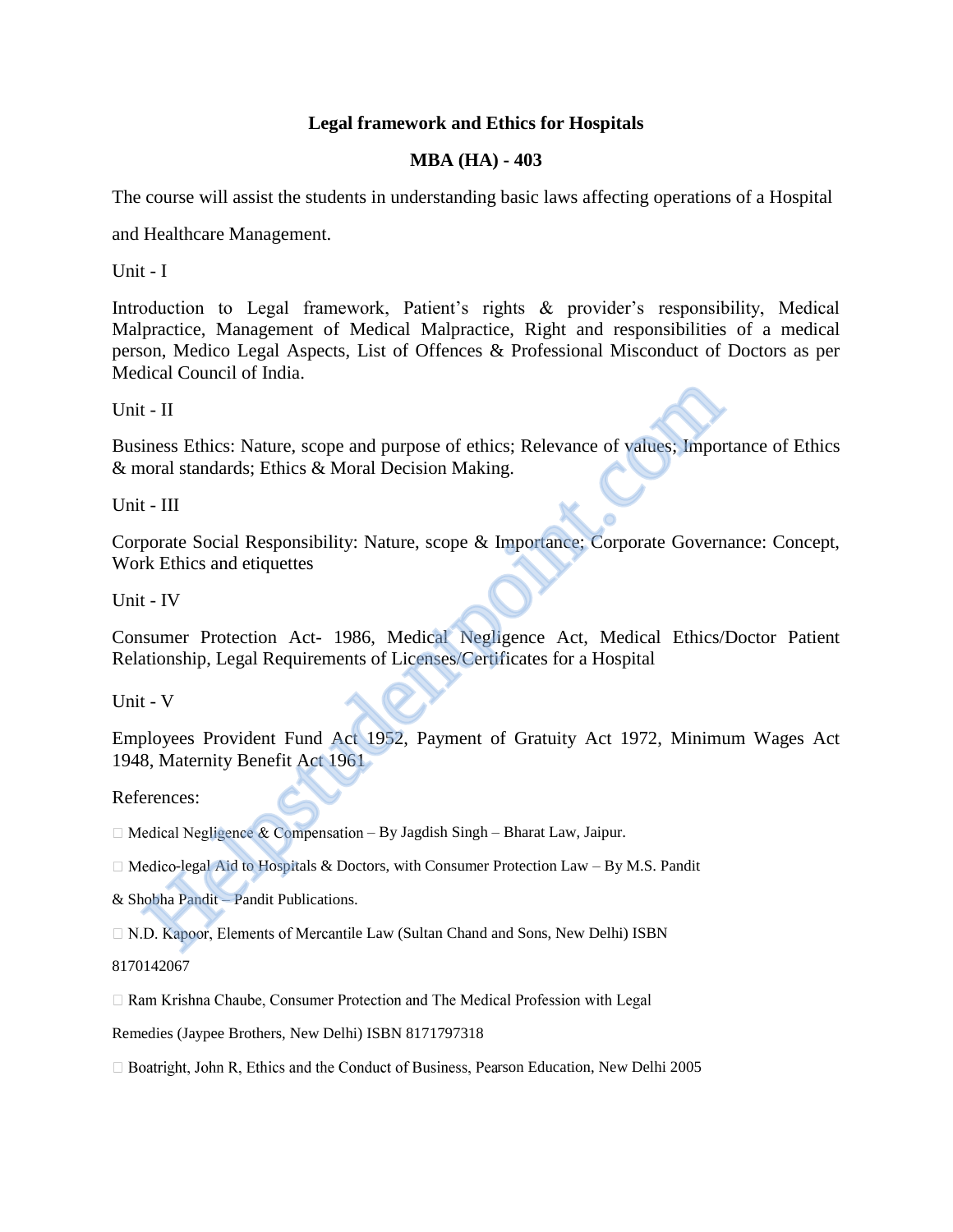# **Hospital Disaster and Risk Management**

# **MBA (HA) - 404**

To familiarize the students to identify the areas of safety and risk and managing of the same and

also to understand the basic concepts in Disaster management.

Unit - I

Disaster Management, Basic Concepts, Disaster Classification, Disaster Process, Special

Characteristics, Principles of Disaster Planning, Disaster Response, Disaster Administration

Unit - II

Hospital Hazards Management: Meaning, Need, Principles, Purpose, Fire Hazard management,

Unit - III

Biomedical Waste Management, Control of Hospital Acquired infection, Human Waste Disposal and Sewage Disposal racteristics, Principles of Disaster Planning, Disaster Response, Disaster Administry (Fig. 2014)<br>
1. Figure 11 Hazards Management: Meaning, Need, Principles, Purpose, Fire Hazard<br>
1. Figure 1. Hazards Management, Control

Unit - IV

Risks: Moral hazard, adverse selection, cost escalation, fraud and abuse, cream skimming, Types of risks, Risk management tools

Unit - V

Principles of Mass Casualty Management, Objectives of and Need for Hospital Disaster Plan, Disaster Committee, Organization, Role and Responsibilities

# References:

 $\Box$  National disaster Management guidelines-Hospital safety, Publication of NDMA-GOI, 2016

- 
- □ Shailendra K. Singh, Safety and Risk Management, Mittal Publishers